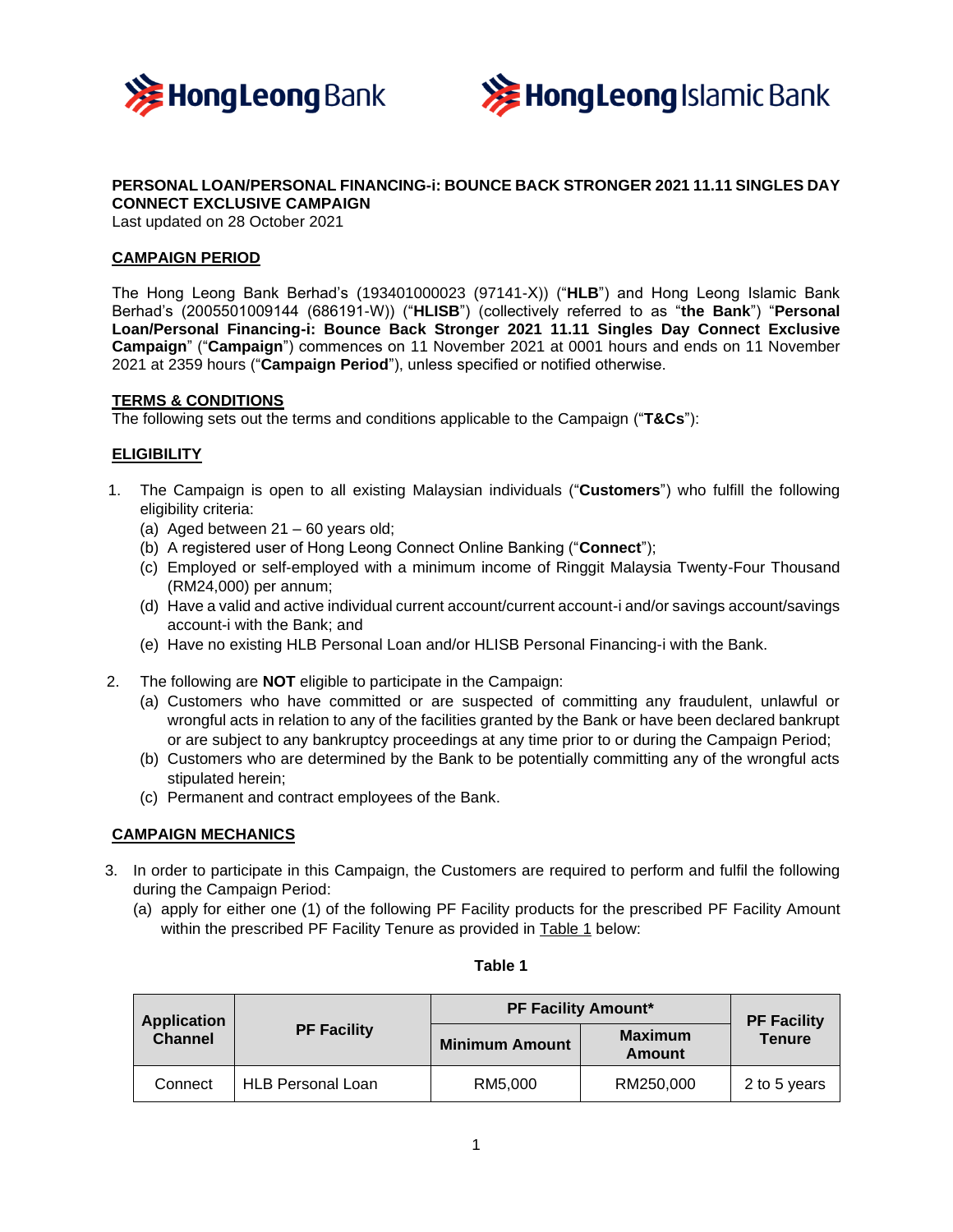



| <b>HLISB</b><br>Personal<br>Financing- | RM5,000 | RM150,000 |  |
|----------------------------------------|---------|-----------|--|
|                                        |         |           |  |

\*For the avoidance of doubt, the approved PF Facility Amount may not necessarily be the amount of PF Facility that the Customer has applied.

- (b) submit their applications for the PF Facility through Connect channel.
- 4. For the purpose of this Campaign, Customers who have fulfilled all of the criteria under Clause 3 above shall be referred to as "**Eligible Customers**".

#### **Promotional Interest/Profit Rate**

5. Eligible Customers whose applications for the PF Facility that have been approved and disbursed no later than 31 December 2021 will be entitled to enjoy the Flat Interest/Profit Rate specified in Table 2 below:

| ۰.<br>- 1<br>٠<br>÷<br>٠ |  |
|--------------------------|--|
|--------------------------|--|

| <b>Application Channel</b> | <b>Product Type</b> | <b>Verified Monthly Income</b> | <b>Flat Interest/Profit Rate</b> |
|----------------------------|---------------------|--------------------------------|----------------------------------|
| Connect                    | <b>PF Facility</b>  | RM2,000 and above              | $3.99\%$ p.a.                    |

Note: The effective interest/profit rates vary as follows for PF Facility Tenure from 2 to 5 years unless specified otherwise:

(i) Flat interest/profit rate 3.99% p.a.: Effective interest/profit rates vary from 7.40% p.a. to 7.49% p.a.

6. An example of the monthly instalments payable for an approved PF Facility Amount of Ringgit Malaysia Five Thousand (RM5,000) with PF Facility Tenure of five (5) years is illustrated in Table 3 below:

#### **Table 3**

| <b>Approved PF</b><br><b>Facility</b><br>Amount* | <b>PF Facility</b><br><b>Tenure (Years)</b> | <b>Flat</b><br><b>Interest/Profit</b><br>Rate (per<br>annum) on<br>approved PF<br><b>Facility Amount</b> | <b>Total Interest/Profit</b><br>Payable over PF<br><b>Facility Tenure**</b> | <b>Monthly</b><br>Instalment***    |
|--------------------------------------------------|---------------------------------------------|----------------------------------------------------------------------------------------------------------|-----------------------------------------------------------------------------|------------------------------------|
| (a)                                              | (b)                                         | (c)                                                                                                      | $(d) = a \times b \times c$                                                 | $(e) = (a+d) /$<br>$(b \times 12)$ |
| RM5,000                                          | 5                                           | 3.99% p.a.                                                                                               | <b>RM998</b>                                                                | <b>RM100</b>                       |

\*0.50% of the Approved PF Facility Amount will be deducted from the PF Facility upon disbursement for stamp duty payable on the PF Facility.

\*\*Total interest/profit payable over PF Facility Tenure will be rounded up to the nearest Ringgit Malaysia One (RM1).

\*\*\*Instalment will be rounded up to the nearest Ringgit Malaysia Five (RM5).

### **GENERAL**

7. By participating in the Campaign, the Customers hereby: